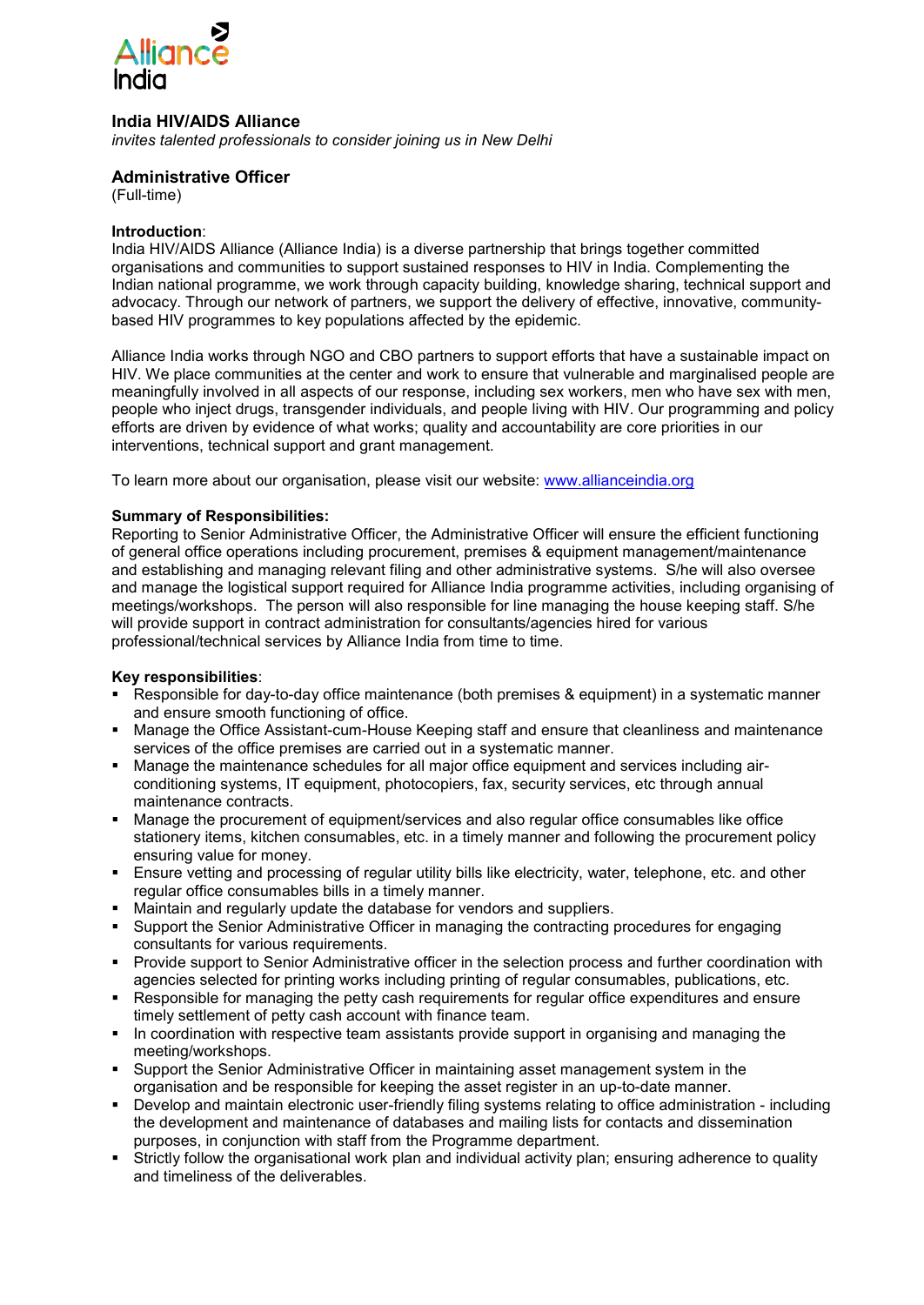- Maintain good relations with Alliance India staff and other external parties in a manner appropriate to the function.
- Complement the activities of the other departments within the team and provide support wherever required.
- Lead the team, through continuous encouragement, setting clear work /activity plans and close monitoring on the quality aspects of the deliverability through a lead by example approach.
- Undertake other responsibilities not outlined above which are commensurate with a role of this nature in the charitable sector and which have been discussed and agreed between the line manager and the post holder.

# **QUALIFICATIONS, EXPERIENCE AND COMPETENCIES:**

#### **Qualifications/Education:**

**Minimum Bachelor's Degree in any stream** 

# **Experience:**

- At least 4 to 6 years' experience in general office administration preferably within the development sector.
- Sound knowledge and/or experience in vendor management.
- **Practical knowledge of managing procurements of various goods and services and excellent** negotiation skills.

# **Personal qualities/skills:**

- **Proven multi-tasking skills and ability to perform and excel under pressure.**
- Excellent administrative, organisational and planning skills with attention to detail.
- Strong inter-personal skills.
- Demonstrated ability to use judgement, diplomacy and discretion.
- Self-starter with the ability to work effectively in a team as well as independently
- Excellent computing skills, especially Microsoft Office including Outlook
- **Excellent writing and verbal communication skills.**
- **Fillent in English and Hindi**
- Ability and willingness to undertake travel within India (about 10% of time)

# **Desirable qualities/experience/skills:**

- Post-Graduation/MBA in pertinent streams as qualification will be an added advantage
- Good understanding of development issues and the HIV epidemic(s) in India.
- Knowledge of other Indian regional language(s).

*The position requires a strong commitment to HIV/AIDS and sexual and reproductive health and NGO activities in India, and a strong interest in and understanding the relevant issues.* 

*Alliance India is an equal opportunity employer. Applications are welcomed and encouraged from people most affected and living with HIV.* 

*As a matter of policy, Alliance India operates rigorous recruitment and selection procedures and checks.* 

The compensation package would be commensurate with qualifications and experience and previous salary history. Interested candidates meeting the above criteria are requested to submit their application along with a covering note to [recruit@allianceindia.org](mailto:recruit@allianceindia.org) before the closing date.

Please indicate the title of the post applied for on the subject line of your e-mail. Definitely mention your current pay details in the covering note.

# **India HIV/AIDS Alliance**

6 Community Center, Zamrudpur, Kailash Colony Extension New Delhi – 110 048 Tel: (011) 4536 7700 Email: recruit@allianceindia.org Website: www.allianceindia.org

Closing date for receipt of complete applications: Thursday, 30<sup>th</sup> June 2022